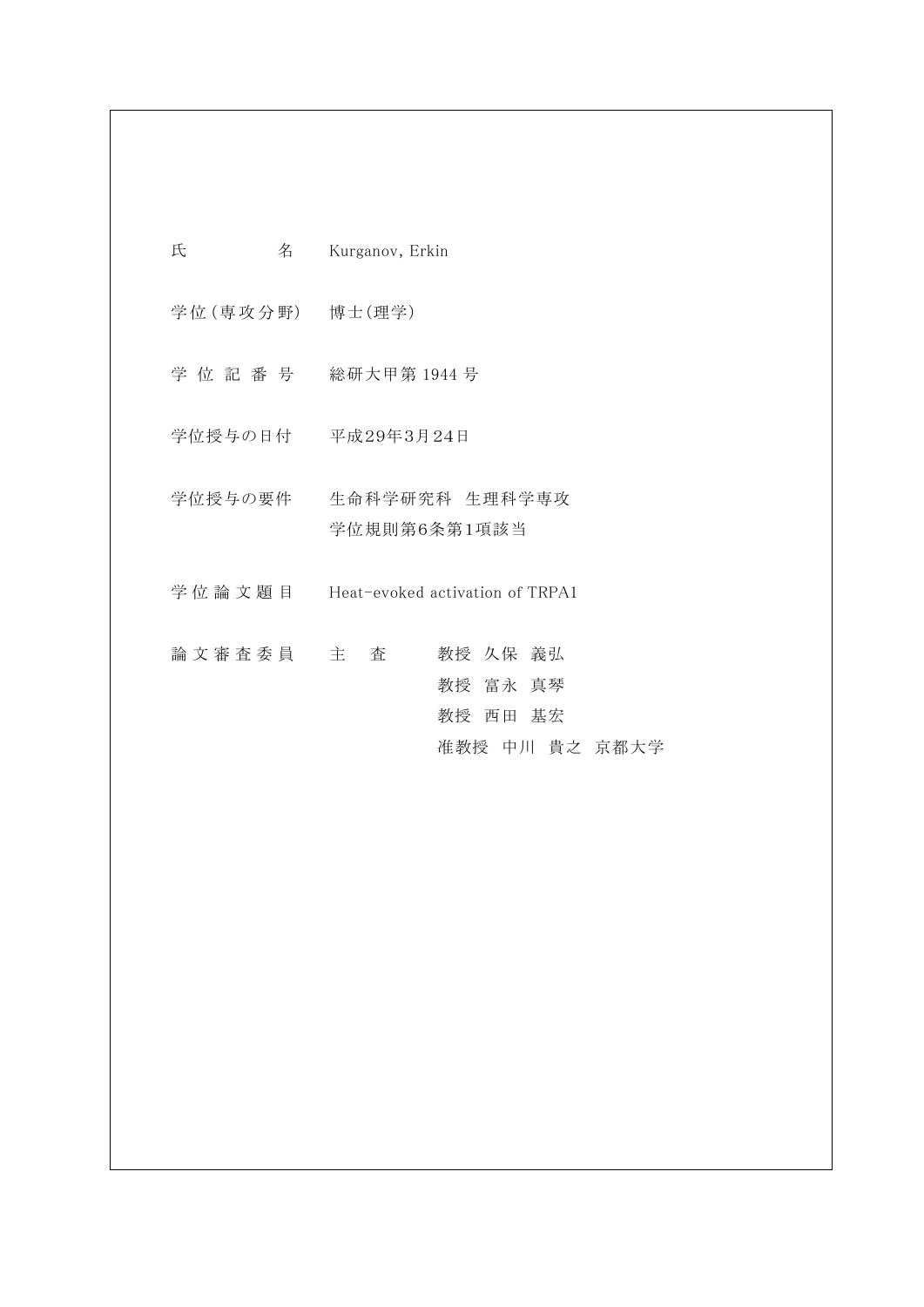## 論文の要旨

## Summary (Abstract) of doctoral thesis contents

Transient receptor potential (TRP) channels are nonselective cation-permeable channels that can be categorized into 7 subfamilies: TRPC (canonical), TRPV (vanilloid), TRPA (ankyrin), TRPM (melastain), TRPP (polycystin), TRPML (mucolipin) and TRPN (NOMPC) (not found in mammals). Transient receptor potential ankyrin 1 (TRPA1), a unique member of the TRPA subfamily is a homotetrameric nonselective cation-permeable channel with six transmembrane domains and cytoplasmic N- and C-termini. Although many TRP channel family members contain between 3 and 6 ankyrin repeats (ARs) in the N-terminal region, TRPA1 is distinguished by having an unusually large (16-17) number of AR repeats. The *trpa1* gene was first cloned from lung fibroblasts and originally named ANKTM1 because of these multiple N-terminal ankyrin repeats. TRPA1 is primarily expressed in dorsal root ganglia as well as trigeminal ganglia and nodose ganglia in mammals.

 Mouse TRPA1, but not human TRPA1 was identified as a potential mediator of noxious cold stimuli in nociceptive sensory neurons. Meanwhile, TRPA1s from non-mammalian vertebrates (snakes, green anole lizards, frogs and chickens) were shown to be activated by heat, but not cold stimulus. Although the 3-dimensional structure of human TRPA1 has been determined, the mechanism for temperature-dependent TRPA1 activation is unclear. Two different models were proposed that could explain temperature sensitivity of TRP channels. A U-shaped model of temperature sensitivity based on the thermodynamics approach explains how all heat-activated TRP channels are also cold activated, while an allosteric coupling model suggests the existence of two structurally different sensors (voltage and temperature) that interacts to activate the channel. In addition to temperature,  $Ca^{2+}$ ions play an important role in both modulation and activation of TRPA1 channel. While activation and modulation of TRPA1 channel by intracellular  $Ca^{2+}$  and extracellular  $Ca^{2+}$  were reported, the role of extracellular  $Ca^{2+}$  in temperature sensitivity of TRPA1 remains unclear. The aim of this thesis work is to investigate whether or not TRPA1 is activated by heat directly and how extracellular  $Ca^{2+}$  is involved in heat-evoked activation of TRPA1.

 The detailed properties of green anole TRPA1 channel (gaTRPA1) expressed in HEK293T cells exposed to thermal and chemical stimuli were first examined in whole-cell and single-channel recordings. Arrhenius plots showed heat-evoked activation of gaTRPA1 with an activation temperature threshold of 35.8 °C, whereas heat together with the chemical agonist allyl isothiocyanate (AITC) showed synergistic effects on gaTRPA1 channel activation in that either the temperature threshold or activating AITC concentration was reduced in the presence of the other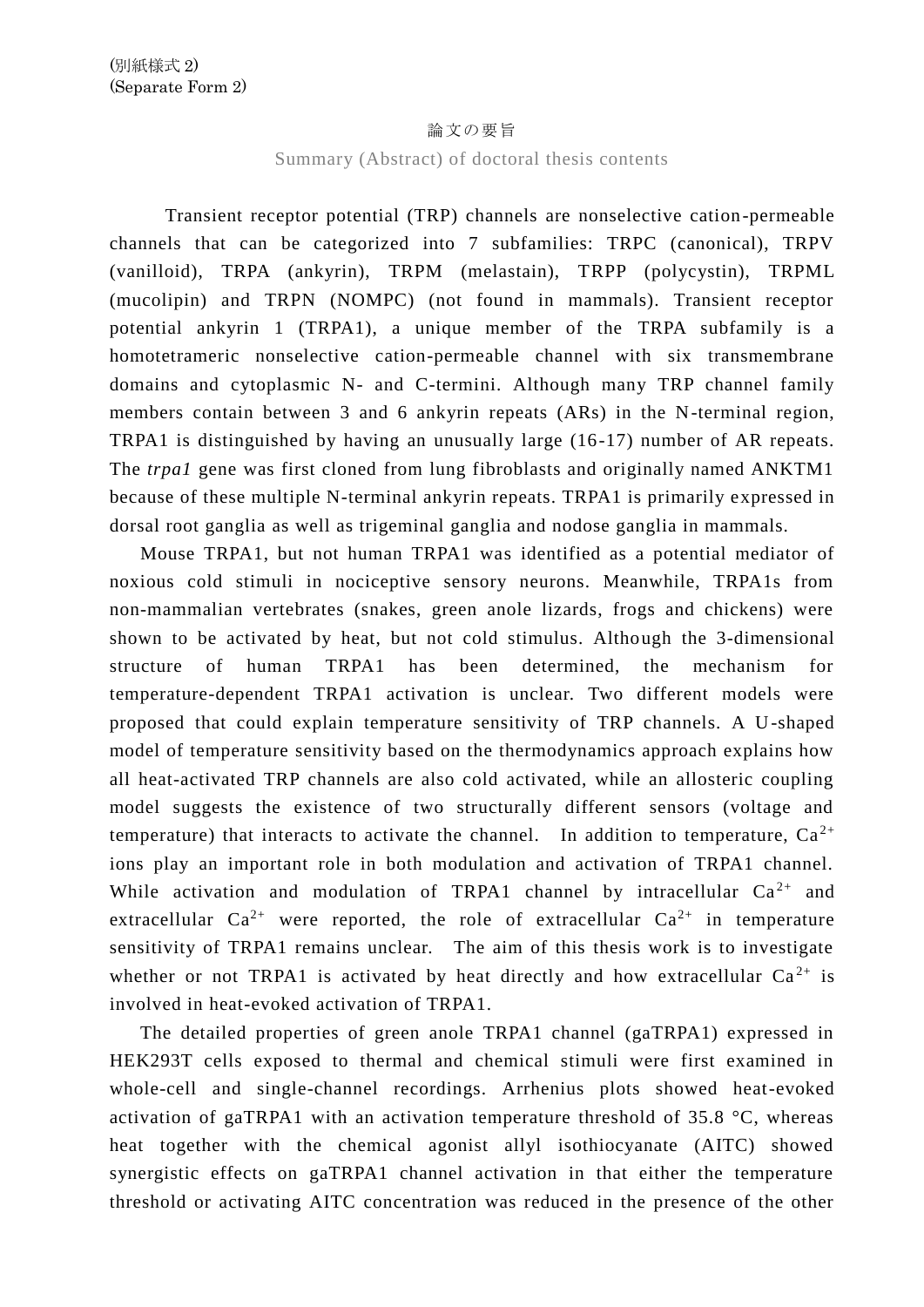stimulus. To investigate whether or not heat directly activates gaTRPA1 channels, excised inside-out membrane patches from gaTRPA1-expressing HEK293T cells were analyzed by the patch-clamp method. These measurements showed that heat and AITC directly activate gaTRPA1 channels. A comparison of the kinetics of heat- and AITC-evoked single-channel currents revealed that heat-activated currents had shorter open and closed times than those for AITC, thus suggesting different activation mechanisms of heat and AITC.

 Significant heat-evoked gaTRPA1 activation was observed in the presence, but not absence of extracellular  $Ca^{2+}$ . Moreover, to address whether or not other divalent cations are involved in heat-evoked activation of gaTRPA1, effects of extracellular cations  $(Mg^{2+}, Ba^{2+}$  and  $Sr^{2+})$  were examined upon heat stimulation. The absence of extracellular  $Mg^{2+}$  did not affect the channel activity upon heat stimulation regardless of the presence of  $Ca^{2+}$ . Substitution of extracellular  $Ca^{2+}$  with  $Ba^{2+}$  and  $Sr^{2+}$  did not evoke gaTRPA1 currents upon heat stimulation, but AITC-evoked currents were still observed.

To understand the role of extracellular  $Ca^{2+}$  in heat-evoked activation of TRPA1 channels, the extracellular  $Ca^{2+}$ -dependent heat sensitivity of gaTRPA1 was compared with the heat-activated TRPA1 channels from rat snake (rsTRPA1) and chicken (chTRPA1). In the absence of extracellular  $Ca^{2+}$ , rsTRPA1 and chTRPA1 were activated by heat and generated small inward currents at -60 mV. A single point mutation (Glu894Gln) in gaTRPA1 channel showed small inward currents upon heat stimulation in the absence of extracellular  $Ca^{2+}$  at -60 mV, indicating the involvement of Glu894 in heat-evoked activation. Further comparison of extracellular amino acids in TRPA1 from these three species (gaTRPA1, chTRPA1 and rsTRPA1) identified two other negatively charged ones (Glu and Asp) near the outer pore vestibule that are involved in heat-evoked TRPA1 activation in the presence of extracellular  $Ca^{2+}$ .

These results suggest that extracellular  $Ca^{2+}$ , but not intracellular  $Ca^{2+}$  or other extracellular divalent cations, is important for heat-evoked activation of gaTRPA1 and neutralization of acidic amino acids by extracellular  $Ca^{2+}$  is involved heat-evoked activation in all three species, which could clarify mechanisms of heat-evoked channel activation.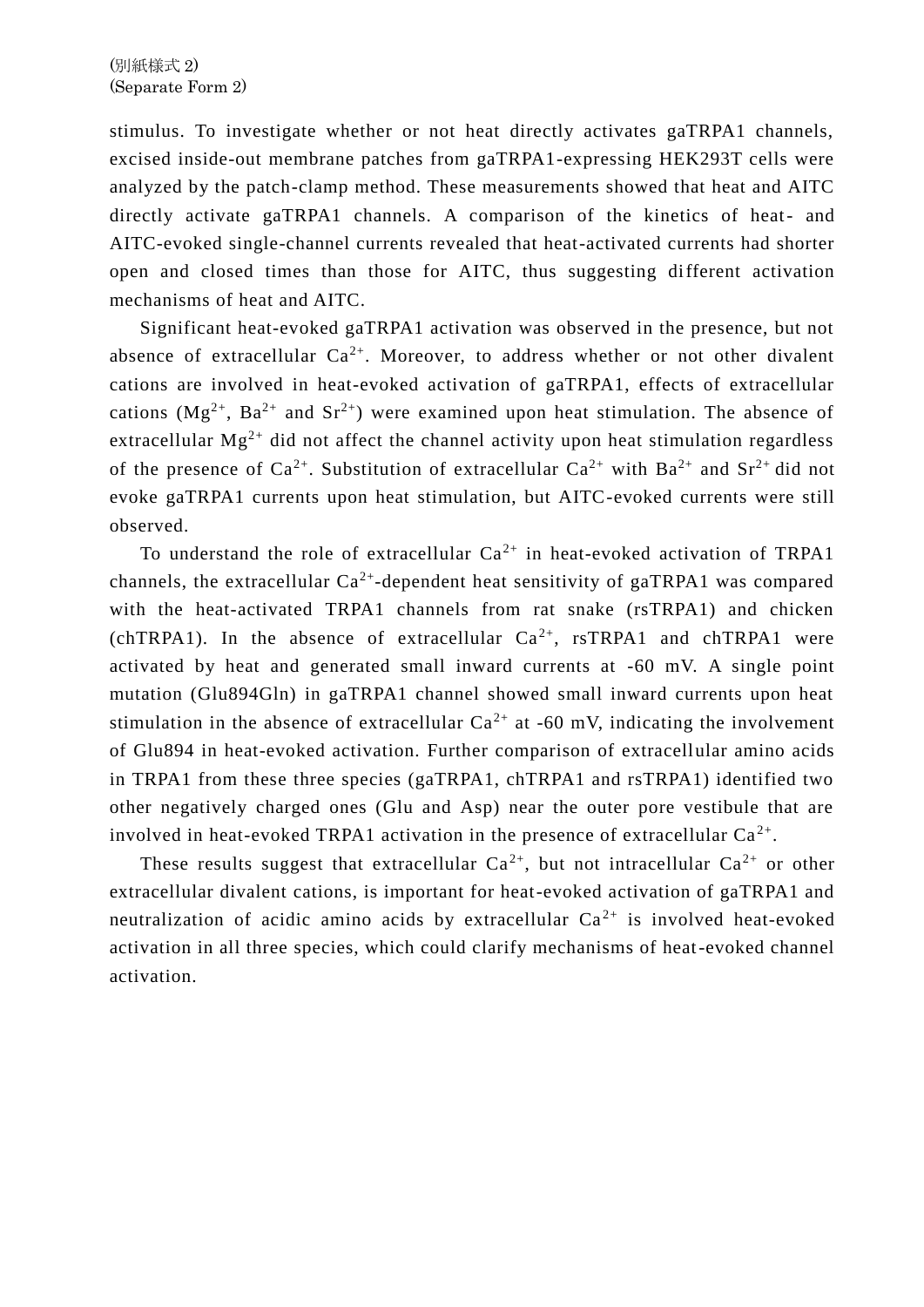## 博士論文審査結果の要旨

Summary of the results of the doctoral thesis screening

出願者 Kurganov, Erkin 氏は、温度刺激および AITC 等の化学物質刺激の受容体である TRPA1 (transient receptor potential ankyrin 1) チャネルの活性化機構、特に、その細 胞外 Ca2+依存性とその構造基盤の解明を目的として、グリーンアノール(green anole) ト カゲの TRPA1 (gaTRPA1) を主たる対象とする、in vitro 発現系としてヒト由来の HEK293 細胞を用いたパッチクランプ法による全細胞電流および単一チャネル電流の解析を行っ た。

出願者は、まず、gaTRPA1 が高温刺激および AITC に応答すること、どちらの場合も、 繰り返し刺激に対しては脱感作が起ることを見出した。また、細胞外 Ca2+非存在下では、 高温応答がほとんど観察されないのに対し、AITC 応答は変化しないことを見出した。さら に、高温刺激と AITC 刺激の相乗効果について解析を行い、AITC に対する濃度応答関係が 高温では低濃度側にずれること、AITC 存在下では高温刺激に対する応答の閾値が下がるこ とを観察し、両刺激に対する応答の相乗性を明らかにした。

次に、inside out パッチを用いた単一電流解析を行い、細胞質の内因性物質等の関与 なしで高温応答、AITC 応答とも起こることを明らかにした。さらに、AITC 非存在下での高 温応答と室温での AITC 応答を比較解析した。その結果、高温応答では AITC 応答に比し、 平均開時間および閉時間が顕著に短いことを観察した。また、AITC に対する応答が単一チ ャネル電流レベルにおいても、細胞外 Ca2+非存在下で消失する高温応答と異なり、細胞外 Ca2+の存在下と非存在下で顕著な差を示さないことを観察した。これらのデータを踏まえ て、高温刺激による活性化と AITC 応答による活性化のメカニズムが異なることが示され た。

出願者は、次のステップとして、高温応答の細胞外 Ca2+依存性について全細胞電流記録 によりさらに詳細な解析を行った。その結果、Mg2+には依存しないこと、Ba2+では高温応答 を起こすことができないこと、Ca2+ 2 mM では 1 mM に比して高温応答の大きさは増大する が温度域値は変わらないこと等を見出した。ニワトリ (chicken) の TRPA1 (chTRPA1) お よびへビ(rattle snake) の TRPA1 (rsTPRA1) では、gaTRPA1 と異なり、Ca<sup>2+</sup>非存在下でも 高温応答が観察されたが、Ca2+存在下の応答に比べると減弱していた。

最後に、高温応答の細胞外 Ca2+依存性の構造基盤を探るために点変異体を用いた解析を 行った。その結果、ポア細胞外側入り口に位置する、gaTRPA1 に特徴的に存在する Glu894 が強く寄与していること、3 種に共通して見られる Asp918, Glu922 も関与していることを 明らかにし、これらの 3 カ所の負電荷を有するアミノ酸残基の重要性を明らかにした。

以上、本研究は、野生型および変異体のパッチクランプ法による電気生理学の解析結 果を統合して、gaTRPA1 が高温感受性を示すこと、高温応答と AITC に対する応答が相乗効 果を示すこと、高温刺激時と AITC 刺激時の単一チャネル活動が異なること、AITC 応答と 異なり高温応答には細胞外 $Ca^{2+}$ が必須であること等を明らかにし、さらに細胞外 $Ca^{2+}$ 依存 性の構造基盤を同定したものである。その学術的価値は分子細胞生理学、および生物物理 学の見地から高く評価できる。以上の理由から、審査委員会は全員一致で、本論文が学位